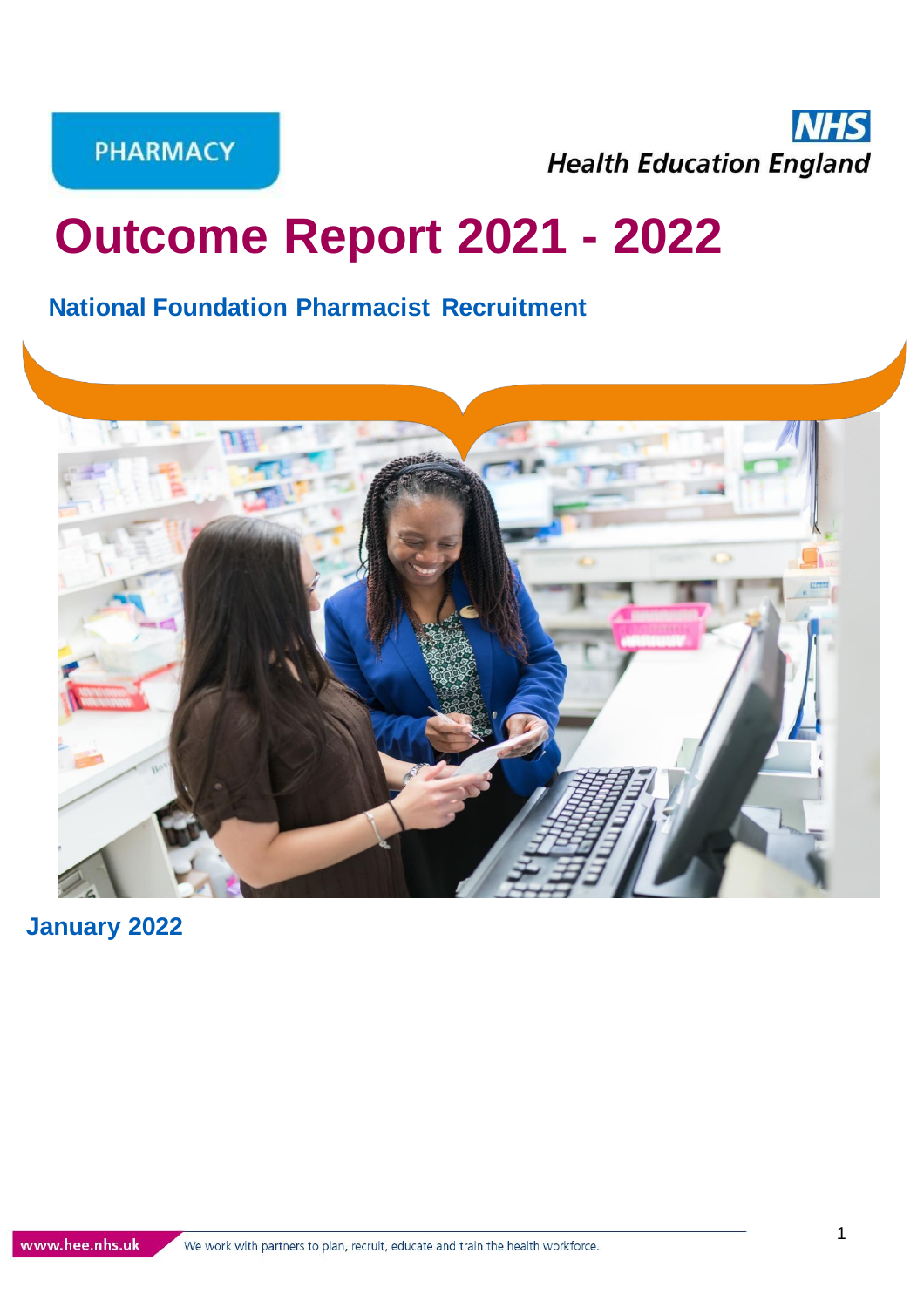# **Contents**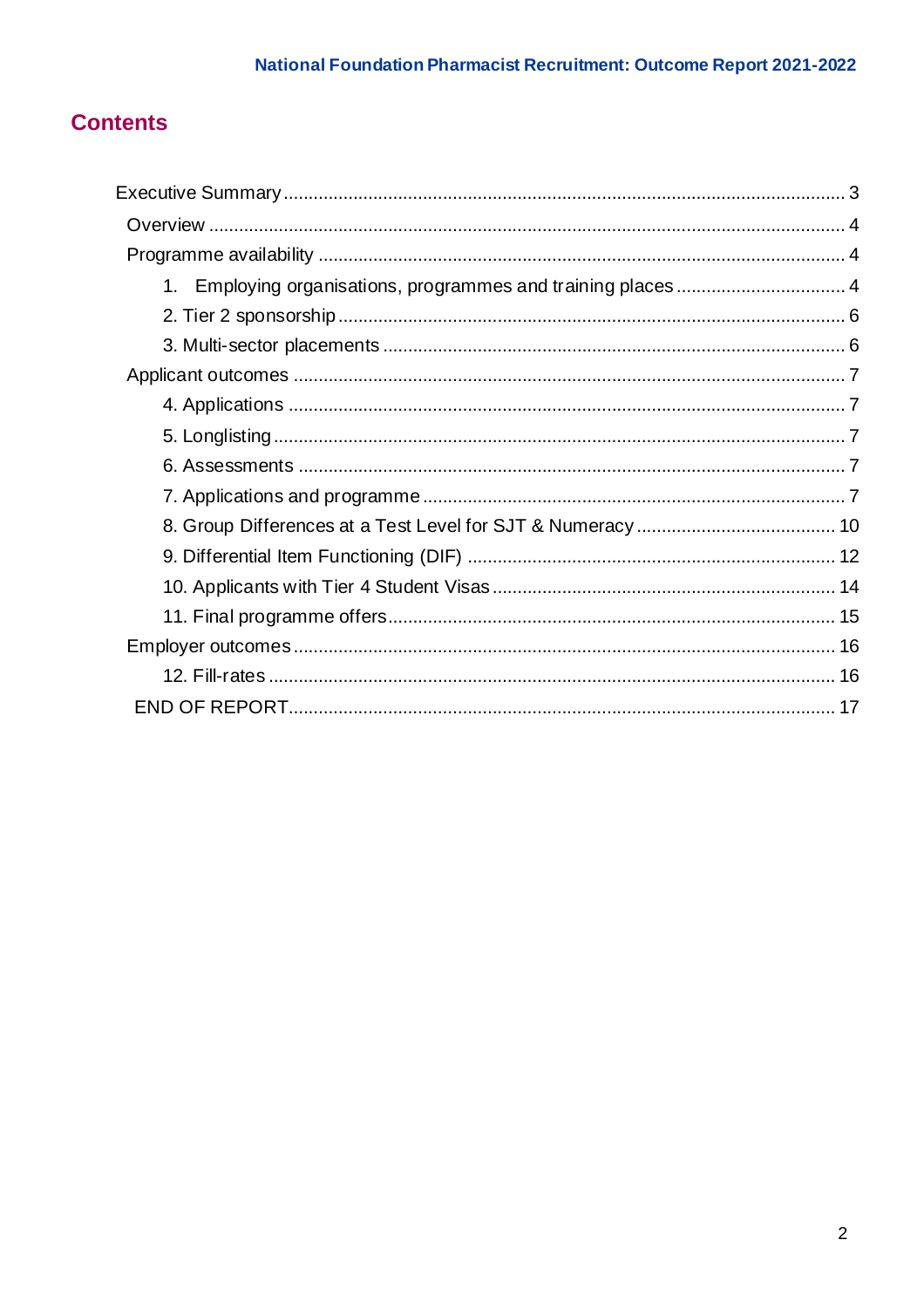# <span id="page-2-0"></span>**Executive Summary**

Health Education England coordinated a national scheme for recruitment to foundation pharmacist training programmes for the fifth time in October 2021.

There were 3476 training places available across all programmes, continuing the trend of a far greater number of available places within the Scheme than trainees to fill them.

A total of 2763 applicants applied for training programmes, 2383 of whom attended the assessments. At the end of the process, 99% (n=2128) of successful applicants had received a programme offer and 1911 of these final programme offers were accepted by applicants.

The scheme yielded a fill rate of 99.8% for NHS and 38.7% for community pharmacy programmes, and an overall fill rate of 55.0% to all programmes. The maximum overall fill rate achievable had all successful candidates been allocated places would have been 62.0% due to the large number of places available in the scheme in 2021.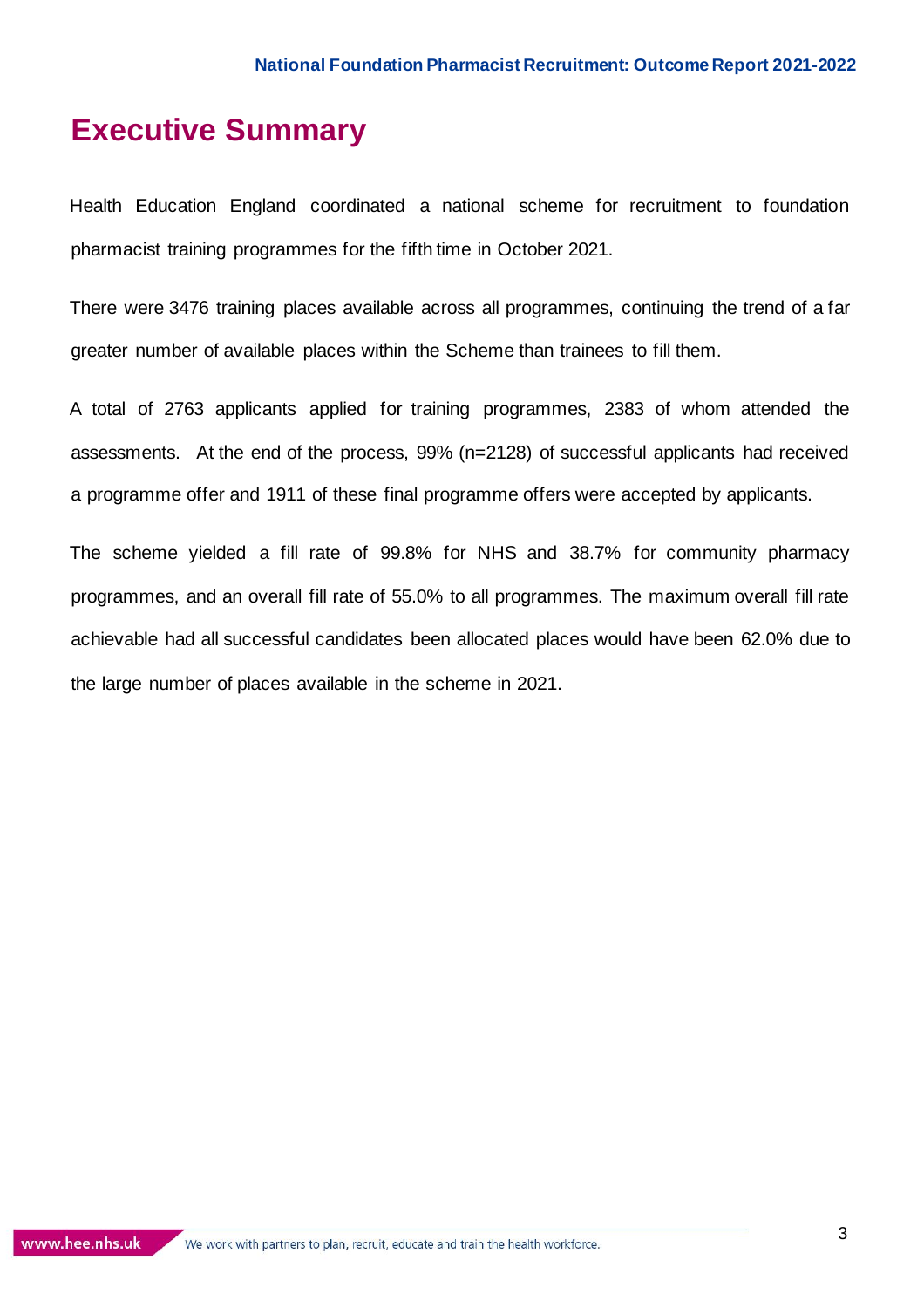# <span id="page-3-0"></span>**Overview**

This was the fifth year that Health Education England conducted an entirely centralised process for recruitment to foundation pharmacist training programmes for the NHS and community pharmacy (optional for this sector).

This report provides information on applicants, applications and outcomes of the 2021 Foundation National Recruitment Scheme (NRS). Applications are reported by various demographics, highlighting any identified trends.

Independent analysis undertaken by the Work Psychology Group examines fairness issues surrounding use of the SJT and Numeracy test and reports on any group differences in performance.

If you would like further information on the process of foundation pharmacy recruitment, please refer to the pharmacy recruitment web pages: [https://www.lasepharmacy.hee.nhs.uk/national](https://www.hee.nhs.uk/our-work/pharmacy/pre-registration-pharmacist-training-general-practice)[recruitment/](https://www.hee.nhs.uk/our-work/pharmacy/pre-registration-pharmacist-training-general-practice)

# <span id="page-3-1"></span>**Programme availability**

#### <span id="page-3-2"></span>**1. Employing organisations, programmes, and training places**

- 1.1 The 2021 foundation pharmacist recruitment scheme listed 2695 programmes for applicants to choose from, an 9.6% decrease from the fourth year. In total, 3476 training places were available across all programmes, significantly greater than the anticipated number of scheme applicants.
- 1.2 14.1% (n=380) of programmes were within the NHS hospital sector, representing 26.7% (n=929) of all available training places. 43.9% (n=1183) of programmes were offered by large community pharmacy employers, 10.4% (n=276) by medium pharmacy employers, 12.5% (n=338) by small pharmacy employers and 19.2% (n=518) by independent pharmacy contractors.
- 1.3 There was a slight overall decrease in the number of programmes offered through Oriel by community pharmacy employers, and a small increase in the number of programmes offered by hospital employers, compared with the previous year (Figure 1).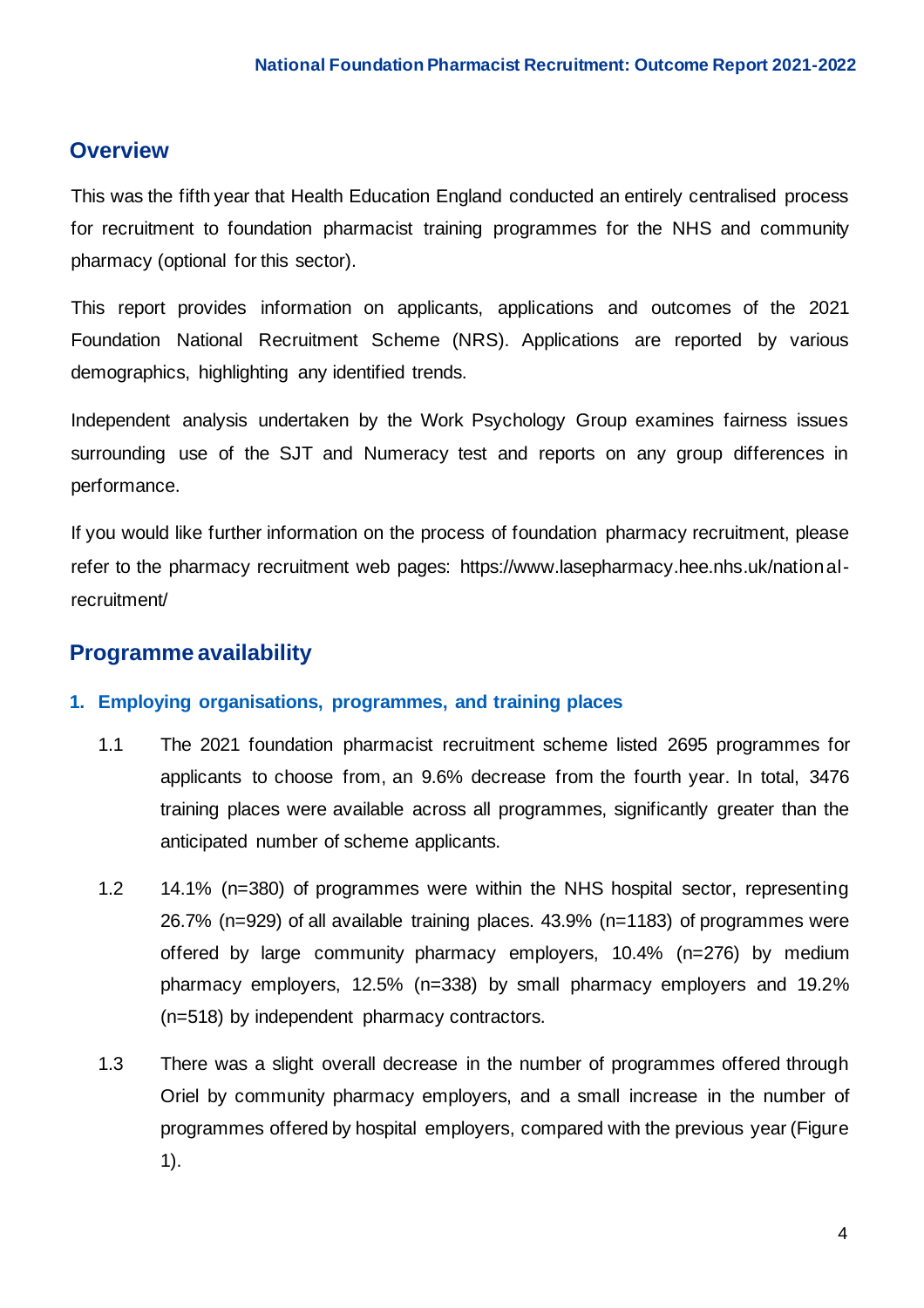

*Figure 1: Year on year comparison of foundation training programme availability across sectors*

1.4 Tables 1 and 2 below provide an overview of the numbers of employing organisations, programmes and training places available in the 2021 scheme, broken down by sector and geography

| <b>Sector</b>                                               | <b>Number of</b><br><b>Employing</b><br><b>Organisations</b> | <b>Number of</b><br><b>Programmes</b> | <b>Number of Training</b><br><b>Places</b> | <b>Number of Tier 2</b><br><b>Sponsor Licences</b> |
|-------------------------------------------------------------|--------------------------------------------------------------|---------------------------------------|--------------------------------------------|----------------------------------------------------|
| <b>NHS Hospital</b>                                         | 155                                                          | 380                                   | 929                                        | 919                                                |
| Large Community<br>Pharmacy<br>(Branches 200+)              | 7                                                            | 1183                                  | 1186                                       | 3                                                  |
| <b>Medium</b><br>Community<br>Pharmacy<br>(Branches 25-200) | 19                                                           | 276                                   | 320                                        | 80                                                 |
| Small Community<br>Pharmacy<br>(Branches 6-25)              | 96                                                           | 338                                   | 400                                        | 65                                                 |
| Independent<br>Community<br>Pharmacy<br>(Branches 1-6)      | 428                                                          | 518                                   | 641                                        | 78                                                 |
| <b>TOTALS</b>                                               | 705                                                          | 2695                                  | 3476                                       | 1145                                               |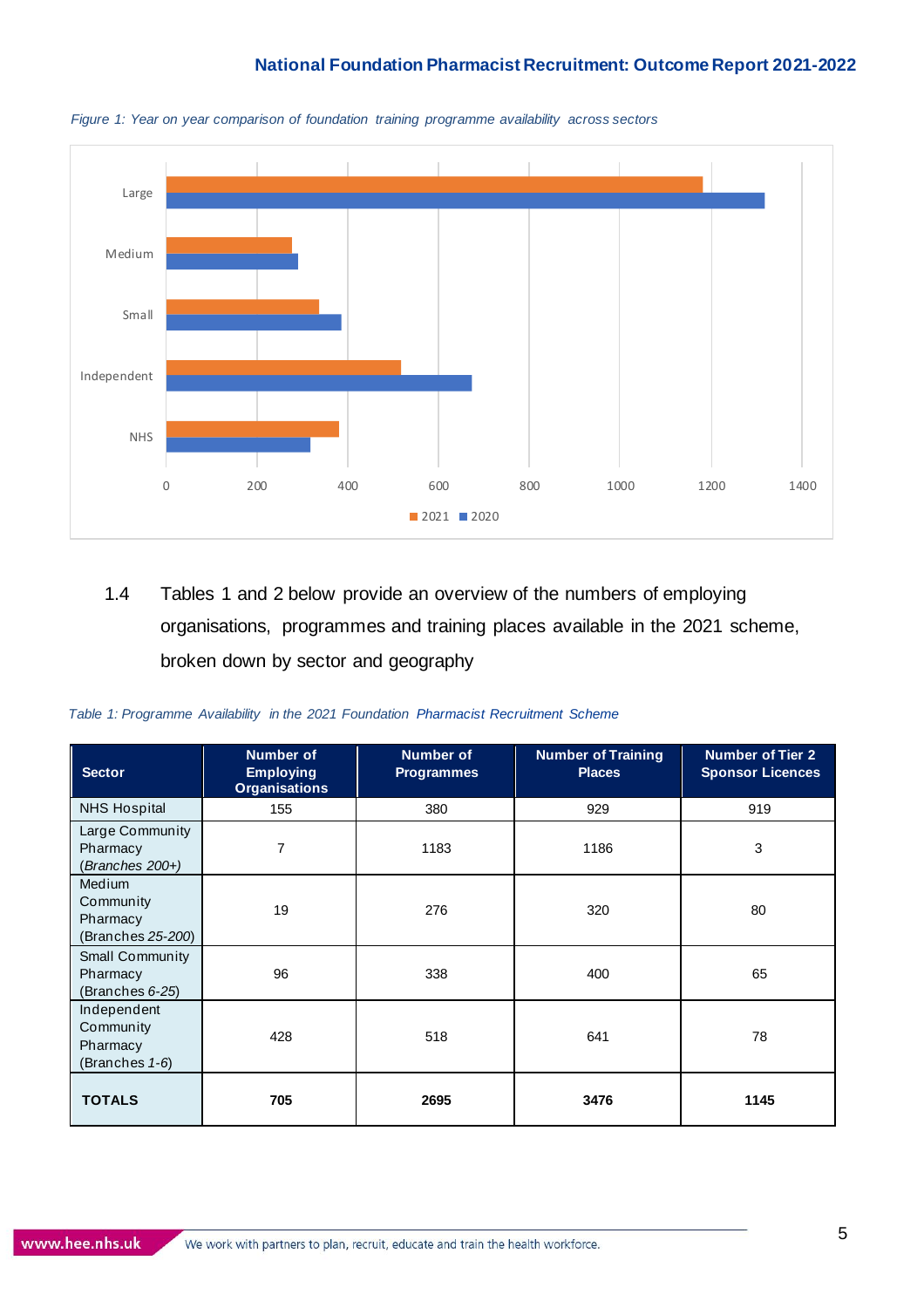| <b>HEE Pharmacy</b><br><b>Region</b> | <b>HEE Local</b><br>Area           | <b>NHS</b><br>Hospital | Large<br><b>Community</b><br><b>Pharmacy</b> | <b>Medium</b><br><b>Community</b><br><b>Pharmacy</b> | <b>Small</b><br><b>Community</b><br>Pharmacy | Independent<br><b>Community</b><br>Pharmacy |
|--------------------------------------|------------------------------------|------------------------|----------------------------------------------|------------------------------------------------------|----------------------------------------------|---------------------------------------------|
| Midlands and East                    | East Midlands                      | 14(51)                 | 89 (90)                                      | 29 (34)                                              | 20(23)                                       | 26 (32)                                     |
| Midlands and East                    | East of England                    | 41 (85)                | 104 (104)                                    | 31(31)                                               | 17 (25)                                      | 62 (78)                                     |
| Midlands and East                    | West Midlands                      | 26 (65)                | 100 (100)                                    | 25 (29)                                              | 86 (94)                                      | 59 (73)                                     |
| London and South<br>East             | Kent, Surrey and<br><b>Sussex</b>  | 25 (56)                | 122 (122)                                    | 19 (22)                                              | 18 (18)                                      | 42 (47)                                     |
| London and South<br>East             | London                             | 51 (215)               | 93 (95)                                      | 24 (31)                                              | 129 (164)                                    | 214 (258)                                   |
| <b>North</b>                         | <b>North East</b>                  | 16 (53)                | 98 (98)                                      | 17(18)                                               | 5(6)                                         | 9(11)                                       |
| <b>North</b>                         | North West                         | 31 (86)                | 142 (142)                                    | 32 (45)                                              | 16 (21)                                      | 52 (67)                                     |
| <b>North</b>                         | Yorkshire and the<br><b>Humber</b> | 30(59)                 | 107 (107)                                    | 46 (50)                                              | 22 (23)                                      | 23 (34)                                     |
| South                                | South West                         | 48 (89)                | 214 (214)                                    | 5(6)                                                 | 22(23)                                       | 9(11)                                       |
| South                                | <b>Thames Valley</b>               | 12 (30)                | 42 (42)                                      | 47 (53)                                              | 1(1)                                         | 11(11)                                      |
| South                                | Wessex                             | 15 (29)                | 72 (72)                                      | 1(1)                                                 | 2(2)                                         | 11 (19)                                     |
| Wales                                | Wales                              | 71 (111)               | $\Omega$                                     | $\Omega$                                             | $\Omega$                                     | $\Omega$                                    |
|                                      | <b>TOTALS</b>                      | 380 (929)              | 1183 (1186)                                  | 276 (320)                                            | 338 (400)                                    | 518 (641)                                   |

| Table 2: Geographical Spread of Programmes (and Training Places), by Sector |  |  |  |
|-----------------------------------------------------------------------------|--|--|--|
|                                                                             |  |  |  |
|                                                                             |  |  |  |
|                                                                             |  |  |  |

#### <span id="page-5-0"></span>**2. Tier 2 sponsorship**

2.1 Tier 2 sponsored training place availability in the community pharmacy sector decreased to 226 places in 2021; 39.7% (n=149) less sponsored places in total than were available to applicants requiring visas in 2020 (n=375).

### <span id="page-5-1"></span>**3. Multi-sector placements**

3.1 Two hundred and eighteen collaborative organisations registered split-placement training programmes on Oriel in 2021. These included HEE funded multi-sector programmes such as the [GP foundation](https://www.hee.nhs.uk/our-work/pharmacy/pre-registration-pharmacist-training-general-practice) pilot. These programmes were split between at least two sectors, including Hospital, Community Pharmacy, GP Practice and Clinical Commissioning Groups.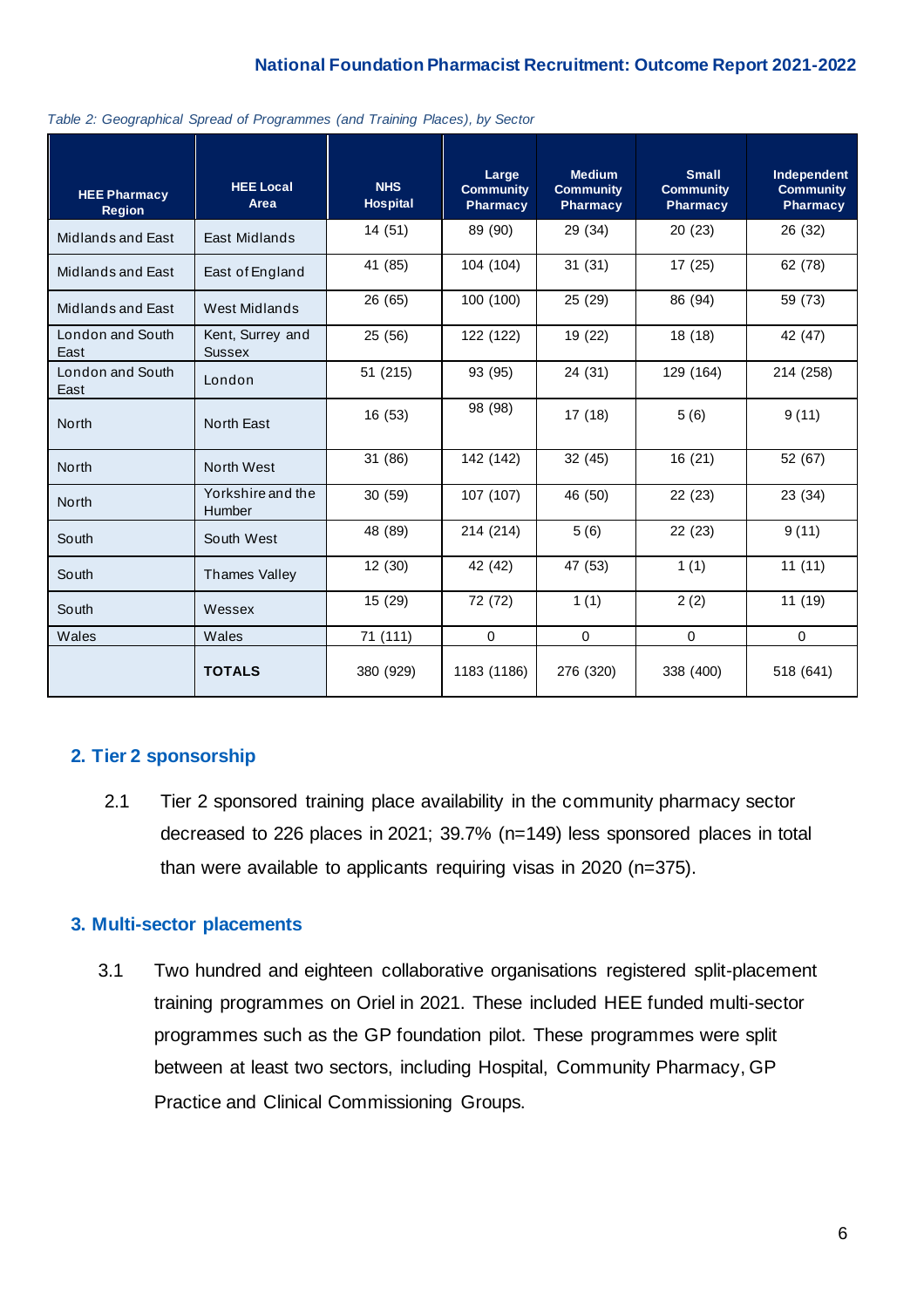3.2 Four hundred and sixty-five multi-sector programmes were available in total, representing a total of 706 training places. Split training programme availability was generally evenly spread across the regions, with the fewest programmes found in Thames Valley (n=8) and the most available in Wales (n=71) and London (n=77)

# <span id="page-6-0"></span>**Applicant outcomes**

#### <span id="page-6-1"></span>**4. Applications**

- 4.1 The number of applications received via the Oriel system was 2763 (not including incomplete applications), compared with 2585 received in the first year, 2592 in the second year, 2485 in the third year, and 2524 in the fourth year.
- 4.2 5.5% (n=153) of applicants were either currently enrolled on an accredited Overseas Pharmacists' Assessment Programme (OSPAP) or were OSPAP graduates.

#### <span id="page-6-2"></span>**5. Longlisting**

- 5.1 0.04% of total applicants (n=1) did not progress through the formal longlisting process due to not meeting basic eligibility criteria.
- 5.2 Sixty-four applicants subsequently withdrew their application, leaving 2698 applicants invited to assessment: an 8.3% increase from the previous year.

#### <span id="page-6-3"></span>**6. Assessments**

6.1 2383 applicants attended their assessments. Of these, 2154 (90.4%) were successful and subsequently received an overall ranking based on their test scores.

#### <span id="page-6-4"></span>**7. Applications and programme**

- 7.1 For the purposes of this section, we refer to the following:
	- ➢ *Application –* the number of applications progressed *after* longlisting (n=2698)
	- ➢ *Offer -* applicants who received a foundation programme offer (n=2128), irrespective of whether this offer was accepted by the applicant.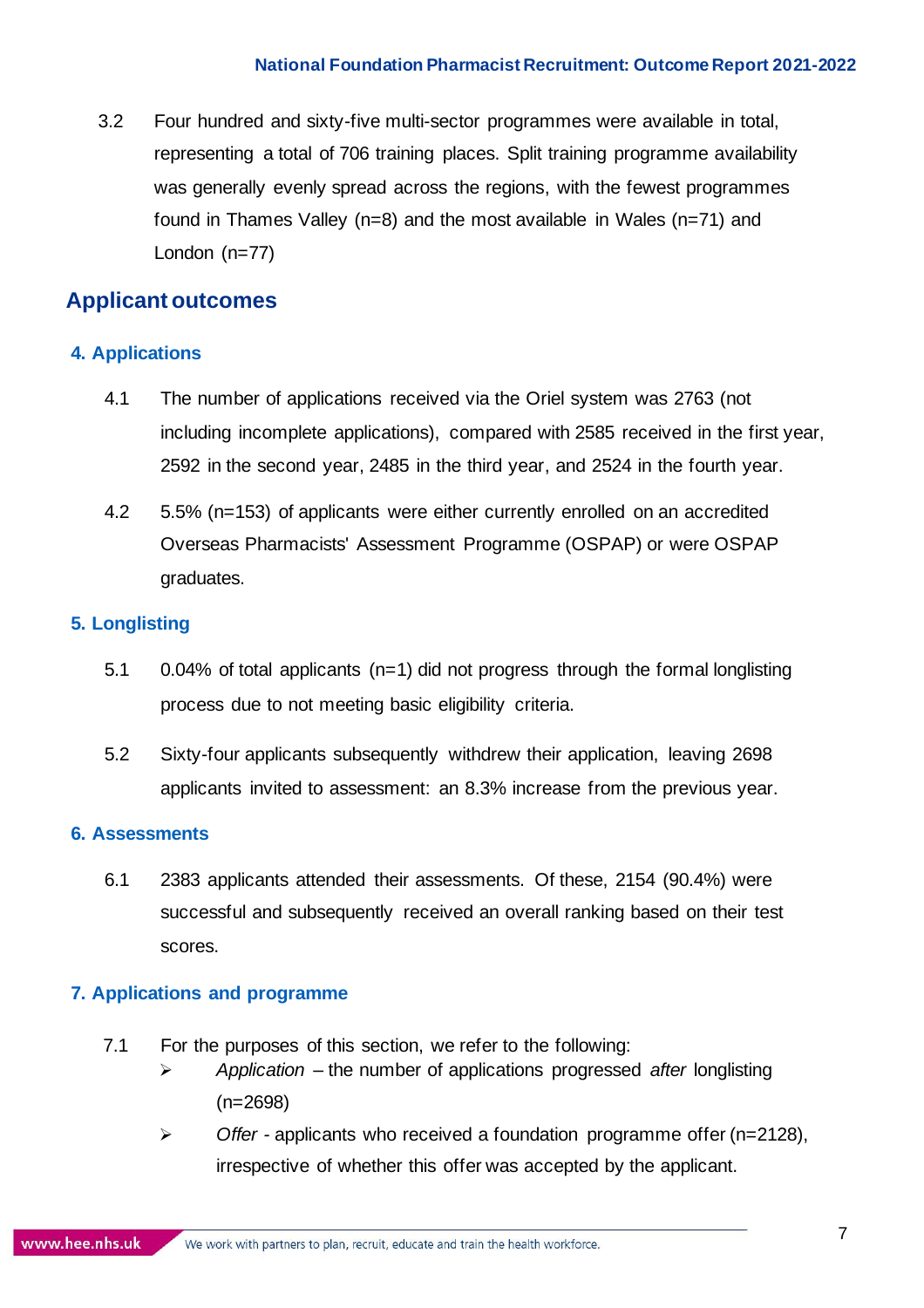7.2 Table 3 below provides a breakdown of applicant gender, along with data pertaining to successful applicants and programme offers received by these two groups.

| Table 3: Applications and programme offers by gender |                               |                                        |                              |                                  |  |
|------------------------------------------------------|-------------------------------|----------------------------------------|------------------------------|----------------------------------|--|
| <b>Group</b>                                         | Percentage of<br>applications | Percentage of<br>successful applicants | Percentage of<br>offers made | Percentage of<br>offers accepted |  |
| Male                                                 | 28.4%                         | 28.3%                                  | 28.3%                        | 28.0%                            |  |
| Female                                               | 69.2%                         | 69.7%                                  | 69.6%                        | 69.8%                            |  |
| Not disclosed                                        | 2.4%                          | 2.0%                                   | 2.1%                         | 2.2%                             |  |
| <b>Totals</b>                                        | 100.0%                        | 100.0%                                 | 100.0%                       | 100.0%                           |  |

7.3 Table 4 below provides a breakdown of applications received, along with data pertaining to the percentage of successful applicants and programme offers received, for each of the age categories.

| Group           | Percentage of<br>applications | Percentage of<br>successful applicants | Percentage of<br>offers made | Percentage of<br>offers accepted |
|-----------------|-------------------------------|----------------------------------------|------------------------------|----------------------------------|
| 19-24 years     | 82.9%                         | 82.9%                                  | 85.8%                        | 86.3%                            |
| 25-29 years     | 8.2%                          | 8.2%                                   | 7.1%                         | 6.9%                             |
| $30 - 34$ years | 3.2%                          | 3.2%                                   | 2.6%                         | 2.6%                             |
| 35-39 years     | 2.0%                          | 2.0%                                   | 1.5%                         | 1.3%                             |
| 40-44 years     | 1.0%                          | 1.0%                                   | 0.8%                         | 0.7%                             |
| 45-49 years     | 0.4%                          | 0.4%                                   | 0.2%                         | 0.3%                             |
| 50-54 years     | 0.1%                          | 0.1%                                   | 0.1%                         | 0.1%                             |
| 55-59 years     | 0.1%                          | 0.1%                                   | 0.2%                         | $\mathbf 0$                      |
| Not disclosed   | 2.1%                          | 2.1%                                   | 1.7%                         | 1.8%                             |
| <b>Totals</b>   | 100%                          | 100%                                   | 100%                         | 100%                             |

#### *Table 4: Applications and programme offers by age group\**

\**Age at 01 September 2021*

Table 5 provides a breakdown of applications and offers by individual ethnic groups.

7.4 69.3% (n=1914) of applications were received from applicants of Black, Asian and minority ethnic (BAME) origin and 25.4% (n=701) were received from applicants of 'White' origin. 5.3% of applicants (n=148) chose not to declare their ethnic origin.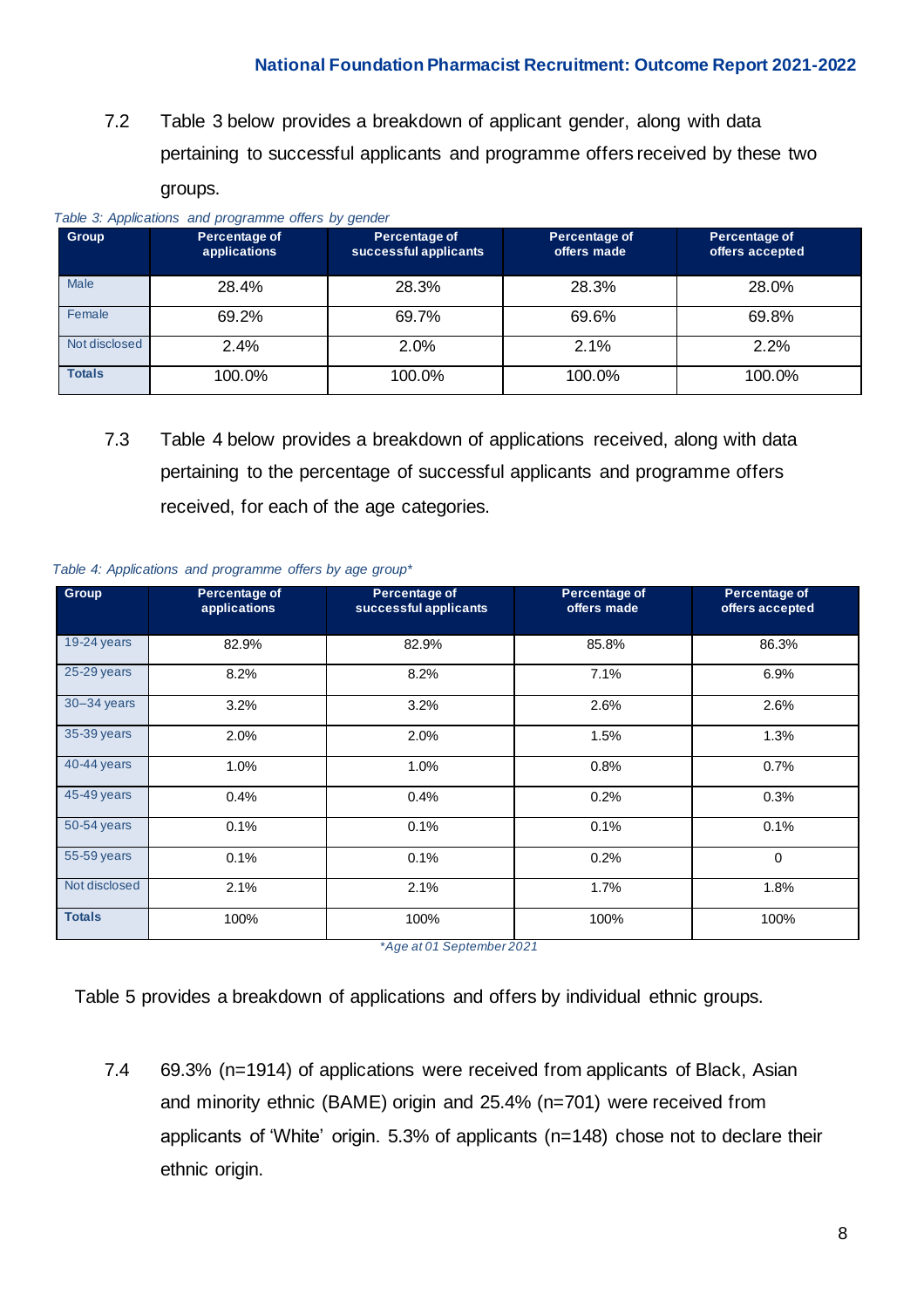## Table 5: Applications and programme offers by ethnic group

| Group                                              | <b>Percentage of</b><br>applications |                 | Percentage of                 | successful applicants | <b>Percentage of offers</b><br>made |                | <b>Percentage of offers</b><br>accepted |                |
|----------------------------------------------------|--------------------------------------|-----------------|-------------------------------|-----------------------|-------------------------------------|----------------|-----------------------------------------|----------------|
| White - British                                    | $15.\overline{2\%}$                  |                 | $17.\overline{6\%}$           |                       | 17.6%                               |                | 17.7%                                   |                |
| White - Irish<br>Any other white                   | (429)<br>1.1%<br>(31)<br>5.8%        | 22.4%<br>(619)  | (380)<br>1.2%<br>(26)<br>5.6% | 24.4%<br>(526)        | (375)<br>1.2%<br>(26)<br>5.6%       | 24.5%<br>(520) | (342)<br>1.2%<br>(24)<br>5.7%           | 24.6%<br>(476) |
| background                                         | (159)                                |                 | (120)                         |                       | (119)                               |                | (110)                                   |                |
| White<br>Mixed<br>and<br><b>Black</b><br>Caribbean | 0.2%<br>(5)                          |                 | 0.1%<br>(3)                   |                       | 0.1%<br>(3)                         |                | $0.2\%$ (3)                             |                |
| White<br>Mixed<br><b>Black</b><br>and<br>African   | 1.3%<br>(35)                         | 3.8%<br>(107)   | 1.0%<br>(22)                  | 3.4%<br>(74)          | 1.0%<br>(22)                        | 3.5%<br>(74)   | 1.0%<br>(20)                            | 3.5%<br>(68)   |
| Mixed White<br>and Asian                           | 1.5%                                 |                 | 1.4%                          |                       | 1.4%                                |                | 1.5%                                    |                |
|                                                    | (42)                                 |                 | (30)                          |                       | (30)                                |                | (29)                                    |                |
|                                                    |                                      |                 |                               |                       |                                     |                |                                         |                |
| Any other<br>mixed<br>background                   | 0.9%<br>(25)                         |                 | 0.9%<br>(19)                  |                       | 0.9%<br>(19)                        |                | 0.8%<br>(16)                            |                |
| Asian or Asian<br>British - Indian                 | 11.3%<br>(313)                       |                 | 11.8%<br>(254)                |                       | 11.8%<br>(250)                      |                | 12.1%<br>(234)                          |                |
| Asian or Asian<br>British -<br>Pakistani           | 16.5%<br>(456)                       |                 | 15.6%<br>(336)                |                       | 15.6%<br>(332)                      |                | 15.2%<br>(294)                          |                |
| Asian or Asian<br>British $-$<br>Bangladeshi       | 4.2%<br>(116)                        | 40.5%<br>(1120) | 4.0%<br>(86)                  | 40%<br>(861)          | 4.1%<br>(86)                        | 40.0%<br>(852) | 4.3%<br>(83)                            | 40.1%<br>(774) |
| Any other<br>Asian<br>background                   | 8.6%<br>(235)                        |                 | 8.6%<br>(140)                 |                       | 8.7%<br>(184)                       |                | 8.5%<br>(163)                           |                |
| <b>Black or Black</b><br>British -<br>Caribbean    | 0.6%<br>(16)                         |                 | 0.4%<br>(9)                   |                       | 0.4%<br>(9)                         |                | 0.5%<br>(9)                             |                |
| <b>Black or Black</b><br>British - African         | 15.1%<br>(417)                       | 16.0%<br>(444)  | 14.2%<br>(306)                | 14.9%<br>(322)        | 14.2%<br>(303)                      | 14.9%<br>(318) | 14.4%<br>(278)                          | 15.2%<br>(293) |
| Any other black<br>background                      | 0.4%<br>(11)                         |                 | 0.3%<br>(7)                   |                       | 0.3%<br>(6)                         |                | 0.3%<br>(6)                             |                |
| Chinese                                            |                                      | 5.1% (139)      |                               | 5.9% (126)            | 5.8% (124)                          |                |                                         | 5.7% (108)     |
| Any other<br>ethnic group                          |                                      | 6.7% (186)      |                               | 6.6% (142)            |                                     | 6.5% (139)     |                                         | 6.2% (120)     |
| Not disclosed                                      |                                      | 5.5% (148)      |                               | 4.8% (103)            |                                     | 4.8% (101)     |                                         | 4.7% (91)      |
| <b>Totals</b>                                      |                                      | 100.0% (2763)   |                               | 100.0% (2154)         | 100.0% (2128)                       |                |                                         | 100.0% (1930)  |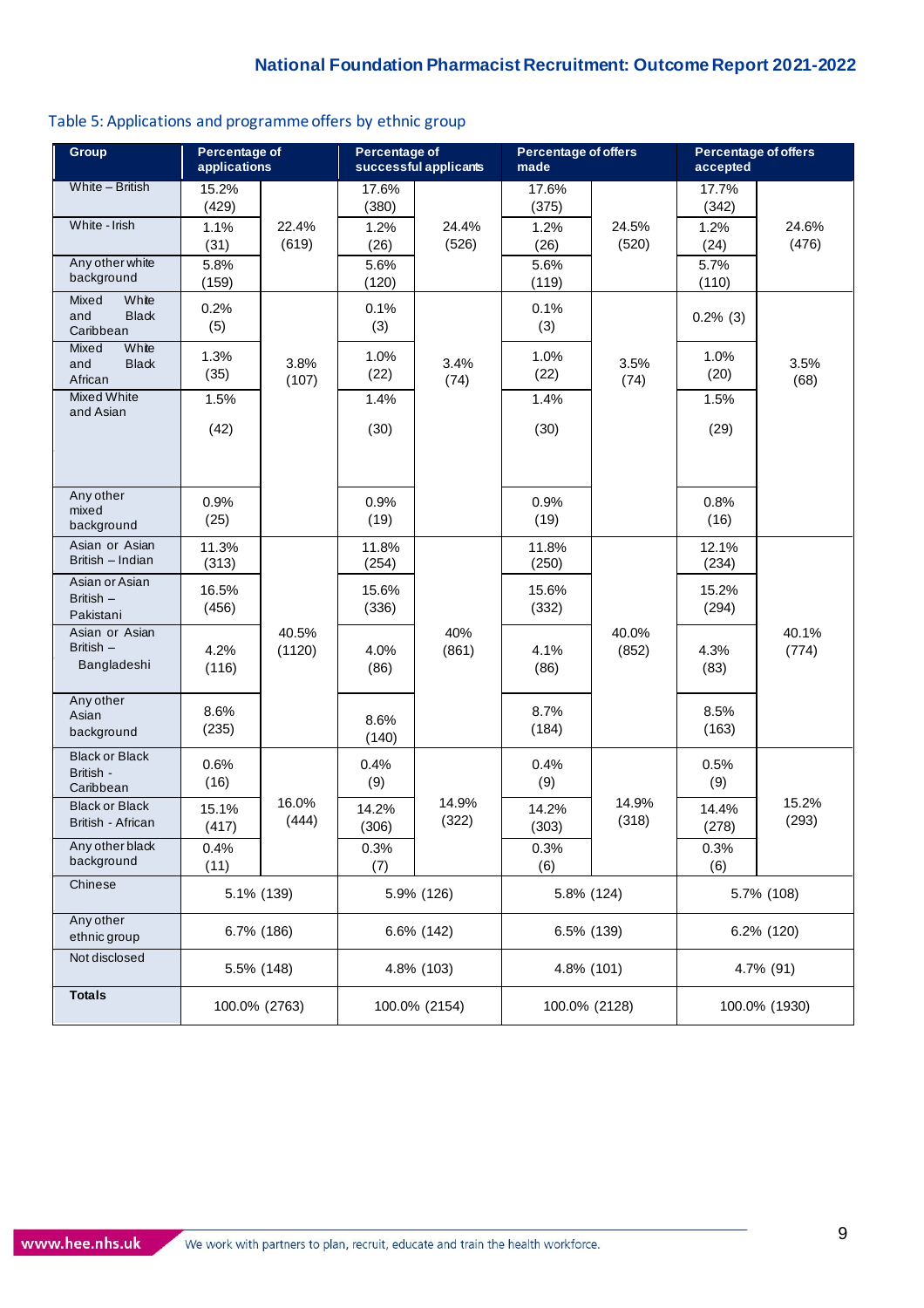#### <span id="page-9-0"></span>**8. Group Differences at a Test Level for SJT & Numeracy**

8.1. Independent analysis undertaken by the Work Psychology Group examined fairness issues surrounding use of the SJT and Numeracy test. Group differences in performance between applicants were analysed on the basis of age, gender and ethnicity. Analyses were conducted after outliers (applicants with very low/high scores and/or missing data) had been removed.

#### **8.2. Age**

- 8.2.1 Pearson's correlations were conducted to examine the relationships between age and scores on the SJT and Numeracy test.
- 8.2.2 SJT: A small significant negative correlation (Pearson's r) between age and SJT score was found (r=-.24, p<.001). This suggests that younger applicants typically performed slightly better than older applicants on the SJT.
- 8.2.3 Numeracy: A small significant negative correlation (Pearson's r) between age and Numeracy score was found ( $r=-.25$ ,  $p<-.001$ ). This suggests that younger applicants typically performed slightly better than older applicants on the Numeracy test.

#### **8.3 Gender**

- 8.3.1 Independent t-tests were conducted to examine whether there were significant differences in SJT and Numeracy test scores based on gender (Table 6).
- 8.3.2 SJT: A significant difference in performance on the SJT based on sex was found, with a small effect size, indicating that females scored significantly higher than males (t(1157.72) = -8.22,  $p < .001$ , d = -.39).
- 8.3.3 Numeracy: A significant difference in performance on the Numeracy test based on sex was found, indicating that males scored significantly higher than females, however the effect size was small,  $(t(2324) = 2.84, p < .01, d = .13)$ .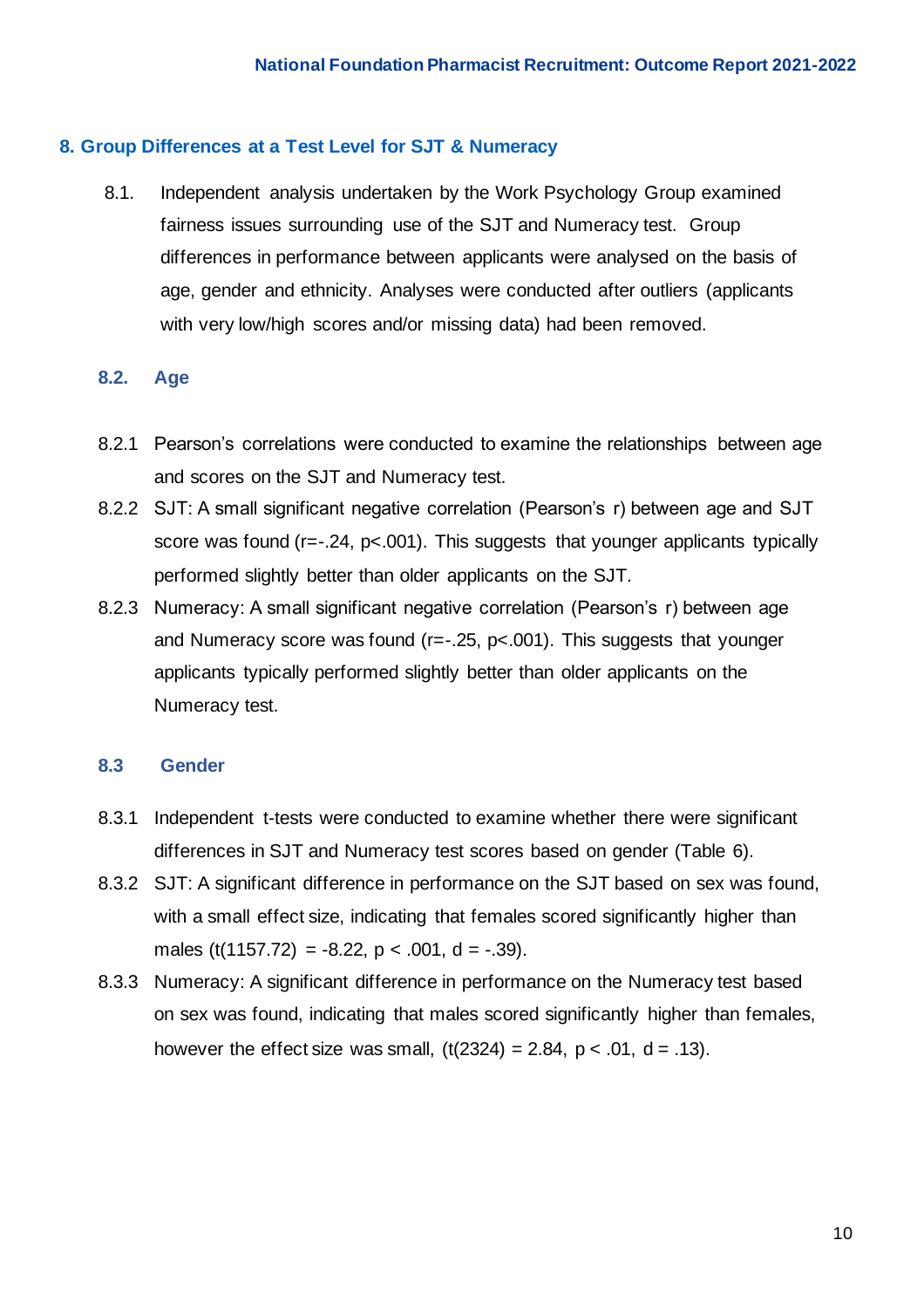|                 |                       | Female | <b>Male</b> |
|-----------------|-----------------------|--------|-------------|
|                 | N                     | 1661   | 665         |
| <b>SJT</b>      | <b>Mean</b>           | 563.24 | 551.76      |
|                 | <b>Std. Deviation</b> | 29.07  | 30.97       |
|                 | N                     | 1661   | 665         |
| <b>Numeracy</b> | <b>Mean</b>           | 5.27   | 5.54        |
|                 | <b>Std. Deviation</b> | 2.08   | 2.11        |

#### *Table 6: Group Differences by Gender*

#### **8.4. Ethnicity**

- 8.4.1 Ethnic backgrounds included: 'White', 'Asian', 'Black', 'Chinese', 'Mixed' and 'Other'. Applicants were also given the response option 'Prefer not to say', though these individuals were not included in the analysis. Analyses of variance (ANOVAs) were conducted to investigate whether there were significant differences on the SJT and Numeracy test scores dependent on ethnicity (Table 7).
- 8.4.2 SJT: Significant differences in performance between applicants of different race were found on the SJT (F(5,2252)=30.38, p<.001,  $n^2 = 0.06$ ), indicating a medium effect size. Applicants who indicated that they were 'White' performed better than applicants in other groups.
- 8.4.3 Numeracy: Significant differences in performance between applicants of different race were found on the Numeracy test  $(F(5, 2252)=29.64, p<.001, n^2 = 0.06)$ , indicating a medium effect size. Applicants indicating they were 'Chinese' scored significantly higher than those in the 'Asian', 'Black', 'Mixed' and 'Other' groups. Applicants who identified as 'White', scored significantly higher than those indicating they were 'Asian', 'Black', 'Mixed' or 'Other'. Applicants who identified as 'Asian' scored significantly higher than those indicating they were 'Black'. Applicants who identified as 'Other' scored significantly higher than those indicating they were 'Black'.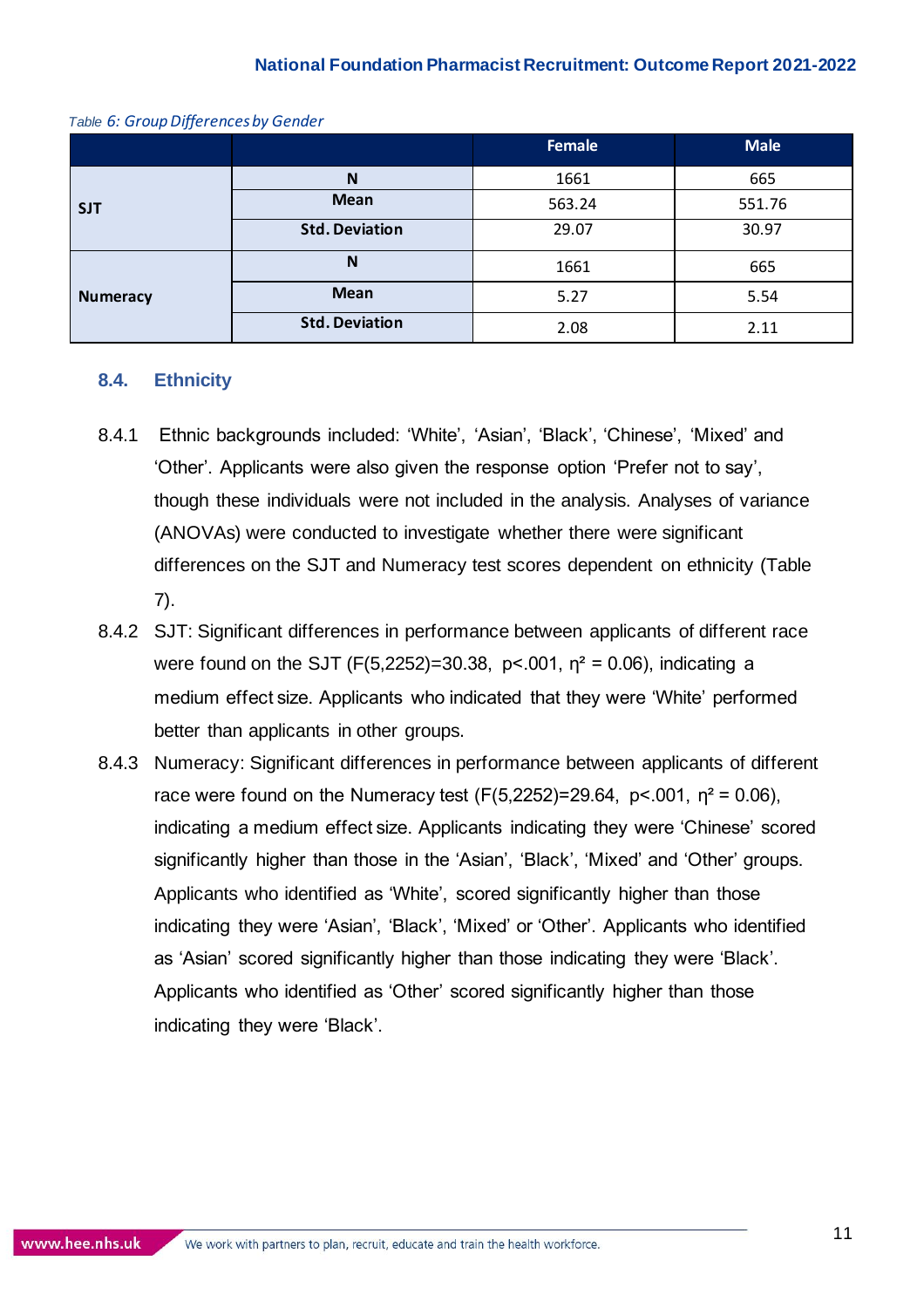|                 |                          | <b>White</b> | <b>Asian</b> | <b>Black</b> | <b>Chinese</b> | <b>Mixed</b> | <b>Other</b> |
|-----------------|--------------------------|--------------|--------------|--------------|----------------|--------------|--------------|
| <b>SJT</b>      | N                        | 555          | 945          | 380          | 128            | 88           | 162          |
|                 | Mean                     | 572.45       | 558.78       | 550.48       | 560.81         | 553.31       | 555.94       |
|                 | Std.<br><b>Deviation</b> | 27.11        | 29.71        | 29.53        | 24.43          | 34.49        | 30.54        |
|                 | N                        | 555          | 945          | 380          | 128            | 88           | 162          |
| <b>Numeracy</b> | <b>Mean</b>              | 5.93         | 5.28         | 4.56         | 6.46           | 5.00         | 5.14         |
|                 | Std.<br><b>Deviation</b> | 1.95         | 2.05         | 1.98         | 1.86           | 2.28         | 2.13         |

 *Table 7: Group Differences by Ethnicity*

#### **8.5 Summary**

- For both the SJT and Numeracy Test, younger applicants scored slightly better than older applicants
- For the SJT, females scored higher than males, and for the Numeracy Test, males scored higher than females (although the difference in scores for both assessments was small).
- For both the SJT and Numeracy Test, differences in performance were seen based on applicant race. For the SJT, White applicants performed better than all other groups. For the Numeracy Test, Chinese and White applicants performed better than Asian, Black, Mixed and Other applicants. Applicants who identified as Asian or Other scored significantly higher than those indicating they were Black. For both the SJT and Numeracy Test, the differences in scores between groups was classified as a medium effect size. For both the SJT and Numeracy Test, younger applicants scored slightly better than older applicants

# <span id="page-11-0"></span>**9. Differential Item Functioning (DIF)**

9.1 One explanation for test level group differences within the SJT, is that item content discriminates against particular groups. Items are designed to avoid content that might discriminate, for example, avoiding the use of colloquial words/phrases, which might disadvantage particular groups. Another explanation for group differences in performance is that real differences exist between groups of applicants, which can be due to differences in experience, attitudes or differential self-selection.

DIF analysis was performed to identify whether individual items are differentially difficult for members of different groups (i.e., based on sex and ethnicity). DIF analysis considers whether the prediction of an item's score is improved by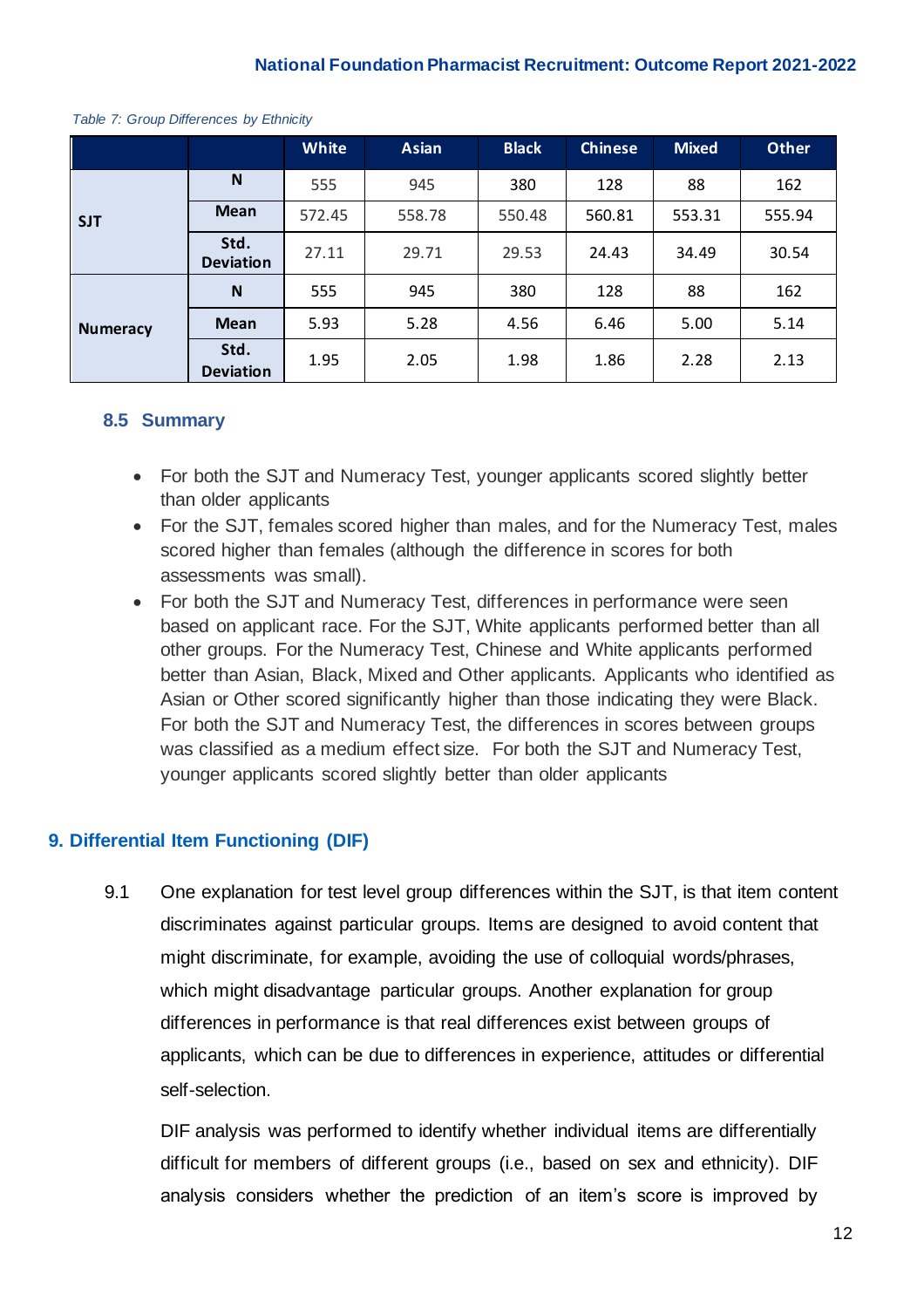including the background grouping variable in a regression equation after total score has been entered. Following statistical analysis, one item was flagged for sex differences (females performed better than males), and one item was flagged for sex differences (males performed better than females) across the test papers. Four items were flagged for race differences (White performed better than BAME) and five items were flagged for race differences (BAME performed better than White) across the test papers.

Given the majority of items were not flagged for race or sex differences, this suggests that group differences at a test level are not likely to be the result of the questions being more difficult for some groups. Flagged items will be reviewed further to identify elements of any bias in the item content, and any use in future tests considered on that basis.

#### **Differences in Performance Based on Date**

- 9.2 Analysis of variance (ANOVA) were conducted to investigate whether performance differs on the SJT and Numeracy test based on when applicants go through the assessment process. This was operationalised as whether assessments were completed at the beginning (27th September – 30th September), middle (1st – 5th October) or end (6th – 12th October) of the testing period. Analyses were conducted after outliers (applicants (n=5) with very low/high scores and/or missing data had been removed. Descriptive statistics are outlined in Table 8.
- 9.3 SJT: No significant difference in performance on the SJT based on the time point within the selection window it was completed was found (F(2,2374)=2.06, p=ns).
- 9.4 Numeracy: A significant difference in performance on the Numeracy test was found based on the time point within the selection window it was completed  $(F(2,2374)=3.07, p<.05, n^2=0.003)$ . Applicants who completed the Numeracy test in Time 1 scored significantly higher than those who completed the Numeracy test in Time 3 (p=.05), although the effect size was very small.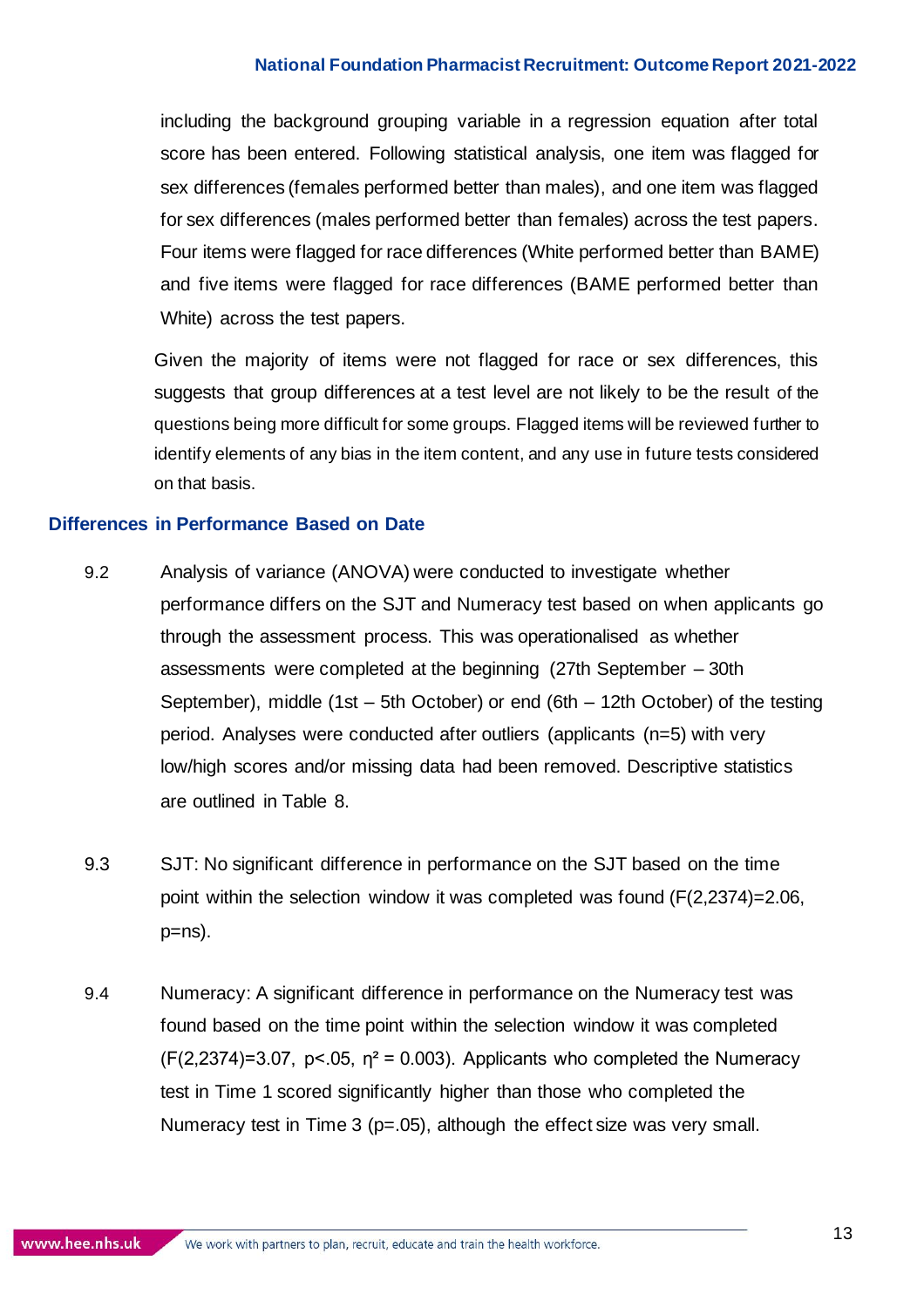| <b>Test</b>     | <b>Descriptive</b>                  | <b>Time One</b><br>$27/09 - 30/09$ | <b>Time Two</b><br>$01/10 - 05/10$ | <b>Time Three</b><br>$06/10 - 12/101$ |
|-----------------|-------------------------------------|------------------------------------|------------------------------------|---------------------------------------|
|                 | N                                   | 579                                | 684                                | 1114                                  |
|                 | <b>Mean</b>                         | 562.35                             | 559.48                             | 559.41                                |
| <b>SJT</b>      | <b>Standard</b><br><b>Deviation</b> | 30.00                              | 30.19                              | 30.05                                 |
|                 | <b>Minimum</b>                      | 450.00                             | 434.00                             | 432.00                                |
|                 | <b>Maximum</b>                      | 630.00                             | 652.00                             | 636.00                                |
|                 | N                                   | 579                                | 684                                | 1114                                  |
|                 | <b>Mean</b>                         | 5.49                               | 5.40                               | 5.24                                  |
| <b>Numeracy</b> | <b>Standard</b><br><b>Deviation</b> | 2.04<br>2.14                       |                                    | 2.08                                  |
|                 | <b>Minimum</b>                      | 0                                  | $\mathbf 0$                        | 0                                     |
|                 | <b>Maximum</b>                      | 10                                 | 10                                 | 10                                    |

*Table 8: SJT and Numerical assessment performance by date of assessment*

#### <span id="page-13-0"></span>**10. Applicants with Tier 4 Student Visas**

- 10.1. International students must in the main switch from a Tier 4 study visa to a general Tier 2 work visa before beginning the foundation year. 11.7% (n=315) of longlisted applications were received from those requiring training places which offer Tier 2 sponsorship.
- 10.2. Following the selection process, 77.0% (n=242) were deemed successful, amounting to 11.2% of all successful applicants.
- 10.3. Training place offers were made to 97.1% (n=235) of the applicants requiring tier 2 sponsorship, a 0.4% increase in offers for this group from the previous year. This is largely due to there being a significantly greater number of available Tier 2 places in the NRS than applicants to fill them, affording a variety of training environments for applicants to select from. The centralised approach to trainee recruitment in Wales has seen all trainees become NHS-employed and undertaking rotations across multiple practice areas. NHS-employed pharmacy

<sup>&</sup>lt;sup>1</sup> Sample also includes 2 applicants that re-sat their assessment on the  $13<sup>th of</sup> October.$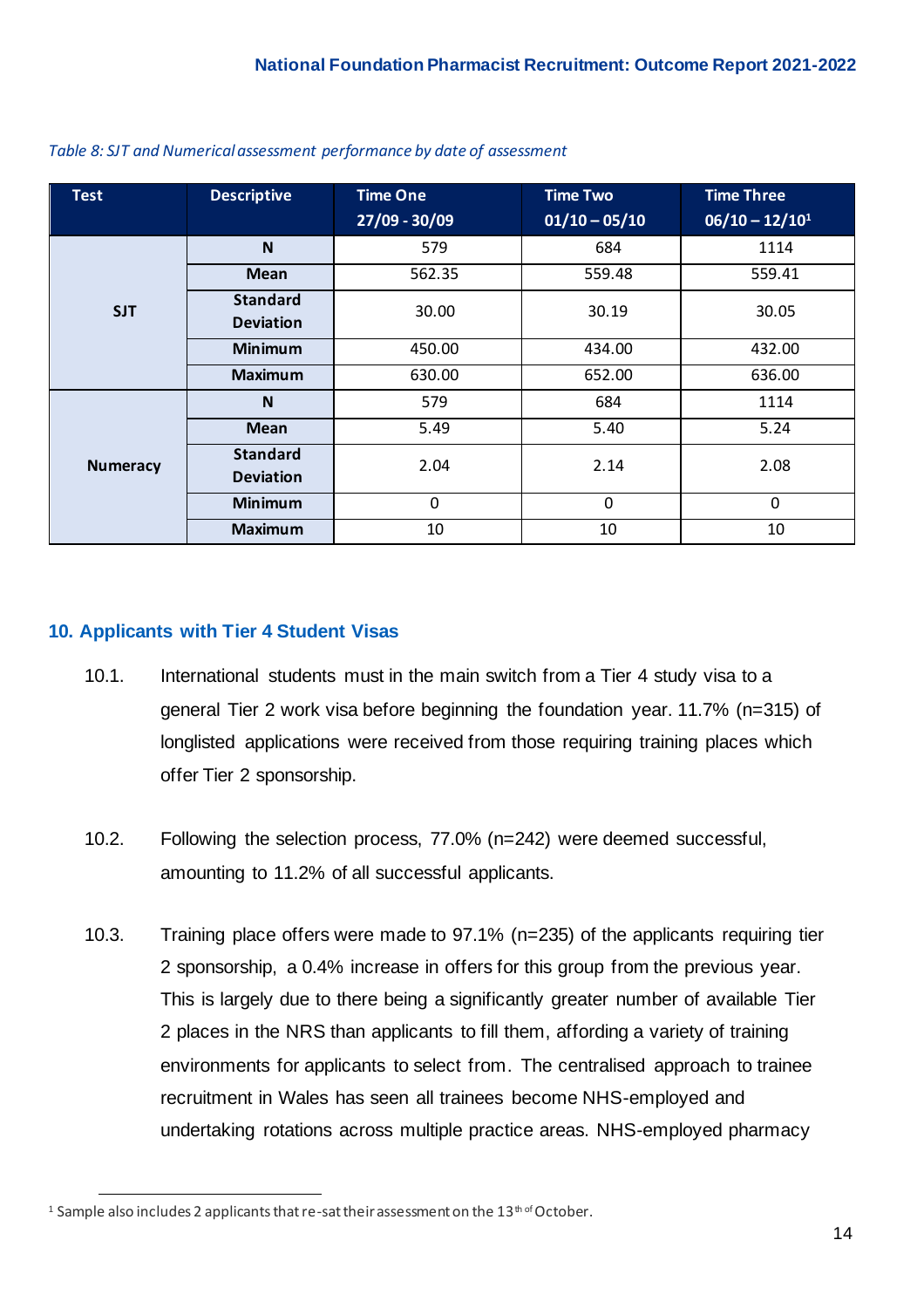trainees receive salaries according to Agenda for Change pay scales which are higher than Tier 2 minimum thresholds, in effect allowing all training posts in Wales to become eligible for selection by Tier 2 candidates.

| <b>Region</b> | <b>Community Pharmacy</b> | Hospital |
|---------------|---------------------------|----------|
| England       | 104                       | 65       |
| <b>Wales</b>  | 0                         | 17       |
| <b>Totals</b> | 104                       | 82       |

#### <span id="page-14-0"></span>**11. Final programme offers**

- 11.1. At the end of the process, 98.8% of successful applicants (n=2128) had received a programme offer. Of these, 156 offers were declined, 42 offers expired and 19 were accepted and then withdrawn. Overall, 90.0% (n=1911) of final programme offers were accepted by applicants.
- 11.2. 0.8% (n=17) of successful applicants were left without a foundation programme offer at the end of the process, which was fourteen less than the previous year. These applicants fall into one or both of the following categories:
	- $\circ$  35% (n=6) required a general Tier 2 work visa before beginning the foundation training year and either:
		- − did not achieve a ranking high enough to gain an offer for
			- programme/s offering Tier 2 sponsorship
		- preferenced programme/s not able to offer Tier 2 sponsorship
	- o Applicants did not achieve a ranking high enough to gain an offer for any of their preferenced programme/s. This was common in instances where applicants preferenced very few programmes.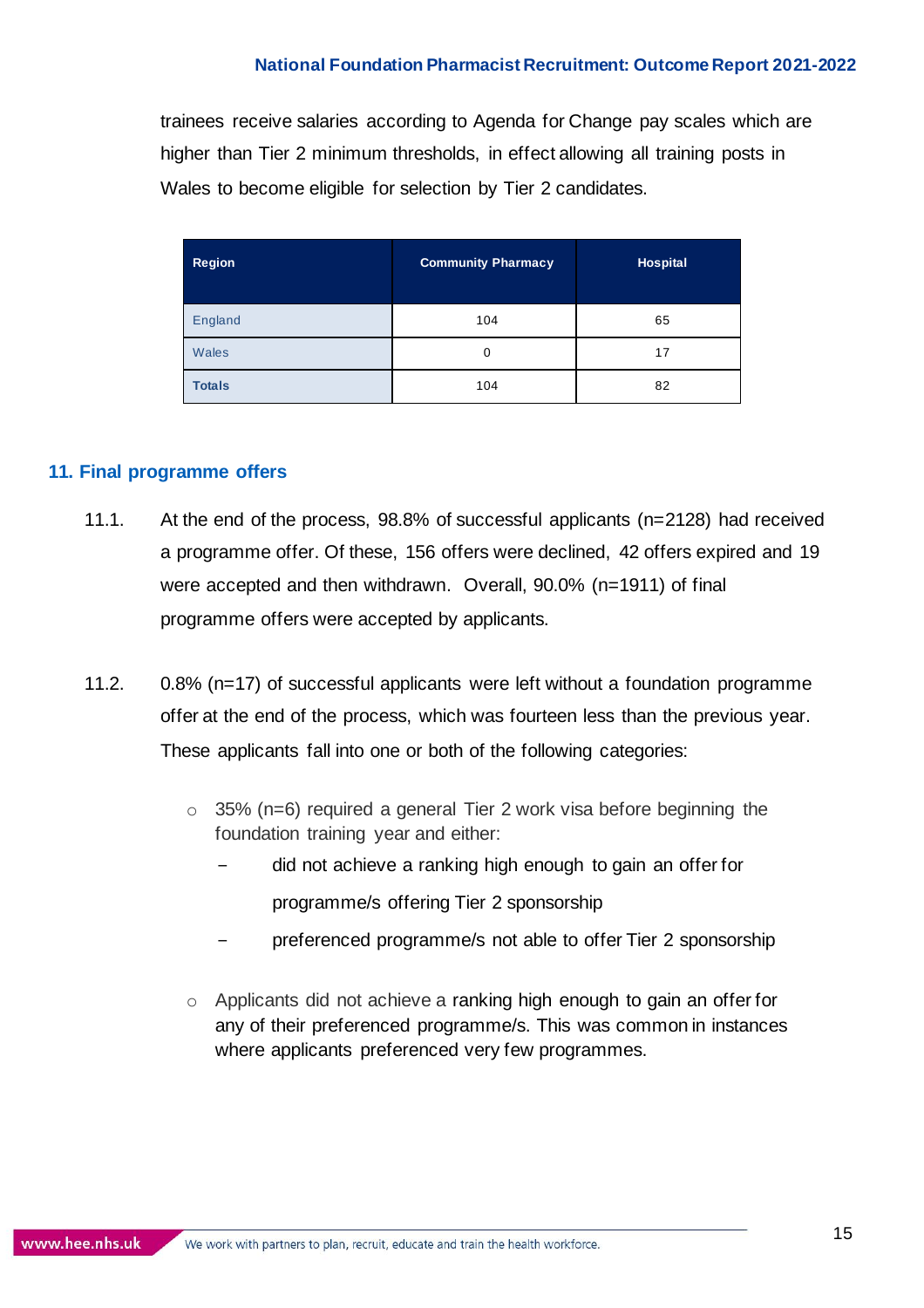# <span id="page-15-0"></span>**Employer outcomes**

#### <span id="page-15-1"></span>**12. Fill-rates**

- 12.1 At the end of the recruitment process, 99.8% of available NHS Hospital training places were filled and 38.7% of community pharmacy training places.
- 12.2. The fill-rate overall was 55.0%. Due to there being a greater number of places in the scheme than applicants to fill them, the maximum fill rate had all trainees been allocated a place was 62.0%.
- 12.3. Table 9 below provides a breakdown of the fill-rate, by number of training places available within each sector
- 12.4. The HEE-funded GP foundation pilot achieved an 85.7% fill-rate via the NRS, indicating the attractiveness of these posts regardless of the primary employer being a community or hospital pharmacy

|                                                     | <b>NHS</b><br>Hospital | Large<br><b>Pharmacy</b> | <b>Medium</b><br><b>Pharmacy</b> | <b>Small</b><br><b>Pharmacy</b> | Independent<br><b>Pharmacy</b> | <b>All</b><br><b>Programmes</b> |
|-----------------------------------------------------|------------------------|--------------------------|----------------------------------|---------------------------------|--------------------------------|---------------------------------|
| <b>Total Training</b><br><b>Places</b><br>Available | 929                    | 1186                     | 320                              | 400                             | 641                            | 3476                            |
| Training<br>Places Not<br>Filled                    | $\overline{2}$         | 888                      | 143                              | 193                             | 339                            | 1565                            |
| Overall<br>Fill-Rate<br>(Training<br>Places Filled) | 99.8%                  | 25.1%                    | 55.3%                            | 51.8%                           | 47.1%                          | 55.0%                           |

 *Table 9: Summary of fill-rate by sector.* 

- 12.5. Table 10 below provides a breakdown of programme fill rate by Health Education England region.
- 12.6. The ratio of hospital to community pharmacy training places available, particularly in areas that are traditionally hard to recruit to, will have affected regional fill-rates. The South region experienced the lowest fill-rate.
- 12.7. Wales continued to achieve a fill rate far higher than the NRS average, even in those areas that were traditionally difficult to recruit to. This was likely due in large part to the attractiveness of their multi-sector training programme as described in 10.3 above.